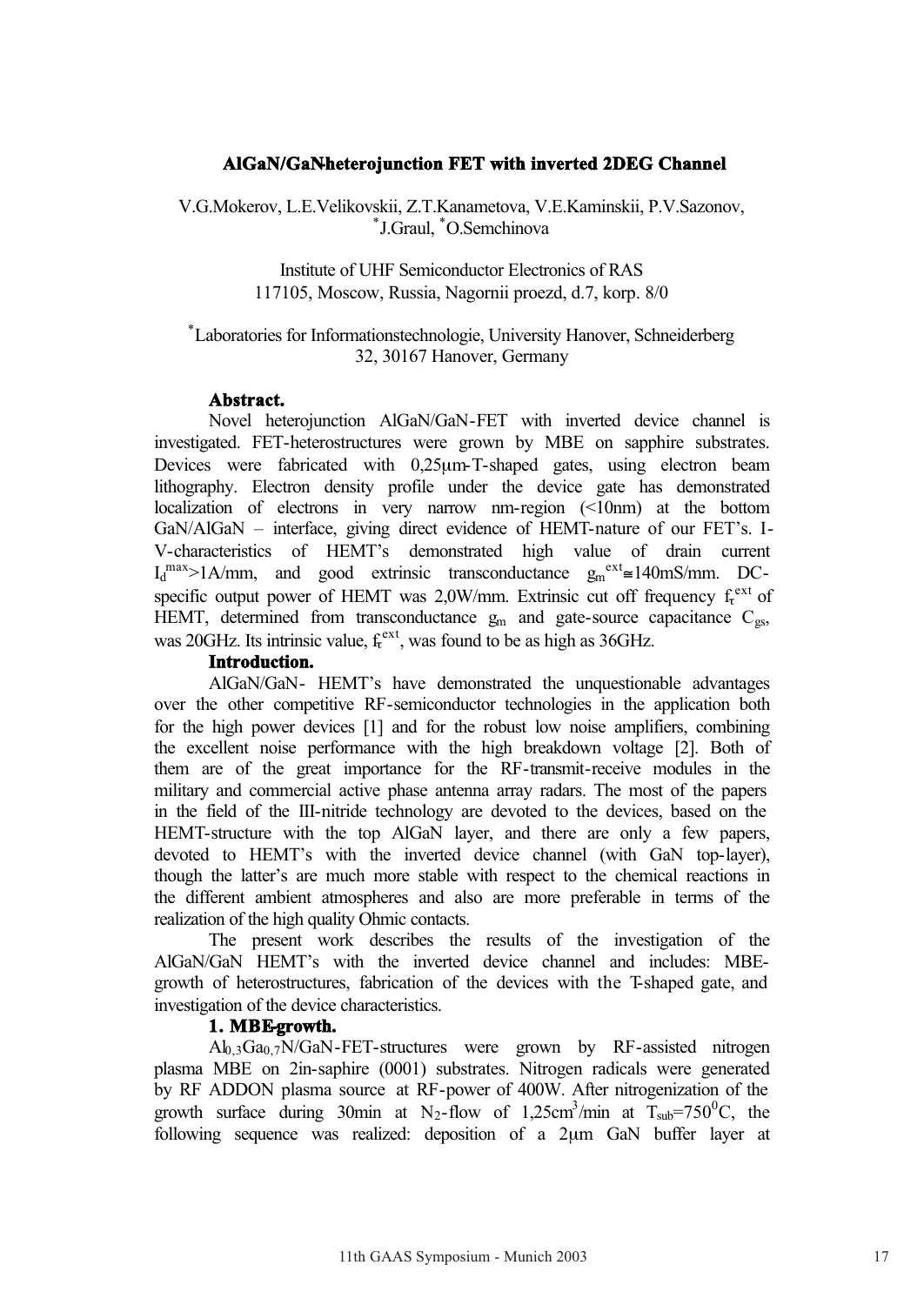$T_{sub} = 690^0C$ , a 50nm – Al<sub>0,3</sub>Ga<sub>0,7</sub>N barrier layer at  $T_{sub} = 720^0C$ , a 30nm-GaNchannel at  $T=720^0C$ , and, finally, deposition of very thin 4nm-confining  $\text{Al}_{0,3}\text{Ga}_{0,7}\text{N}$  layer at T<sub>sub</sub>=725<sup>0</sup>C.

Unlike the 'standard' AlGaN/GaN-HEMT-heterostructures, in our MBEgrowth AlN- nucleation layer was not formed. Such a procedure allowed us to form the n-type of the conductivity, in the case of which the vectors of the spontaneous and piezoelectrical polarizations were oriented along the growth direction. This (as will be shown) provides the localization of two dimensional electron gas (2DEG) at the bottom boundary of the GaN – channel layer. Hall measurement showed a sheet electron density  $n_e$  of  $2,7 \cdot 10^{13}$ cm<sup>-2</sup> and an electron mobility of  $500 \text{cm}^2/\text{Vs}$  at room temperature.

# **2. Device fabrication and characterization.**

Devices were fabricated using optical lithography and reactive-ion etching to define Ohmic contacts configuration and the mesa regions for the inter-device isolation. Ohmic contacts were formed by the rapid thermal annealing of evaporated Ti/Al/Ti/Au (or Ti/Al/Ti) -metallization at  $820^0$ C for 40 sec in N<sub>2</sub>ambient using on-wafer transfer length method patterns. The Ohmic contact resistance was typically measured to be <1 $\Omega$ -mm. T-shaped gates with lengths L<sub>g</sub> of 0,25µm were defined using a tri-layer PMMA/MMA/PMMA -resist system and electron beam lithography. Ni/Au metals were then evaporated for gate metallization.

Typical DC output current-voltage characteristics of 20µm-wide FET with gate length  $L_g=0.25\mu m$  and the gate to drain spacing  $L_{gd}=1\mu m$  are shown in Fig.1.



Fig.1. Output current-voltage (I-V) characteristics of 0,25µm AlGaN/GaN-FET at the different gate bias  $U_g(U_g\text{-step is }1V)$ .

According to Fig.1, the maximum saturation drain current  $I_d^{max}$ , is as high as  $1A/mm$  at  $V_{gs}=O$ . The peak value of extrinsic transconductance, *g ext d <sup>m</sup> dU*  $g_m^{ext} = \frac{dI}{dt}$